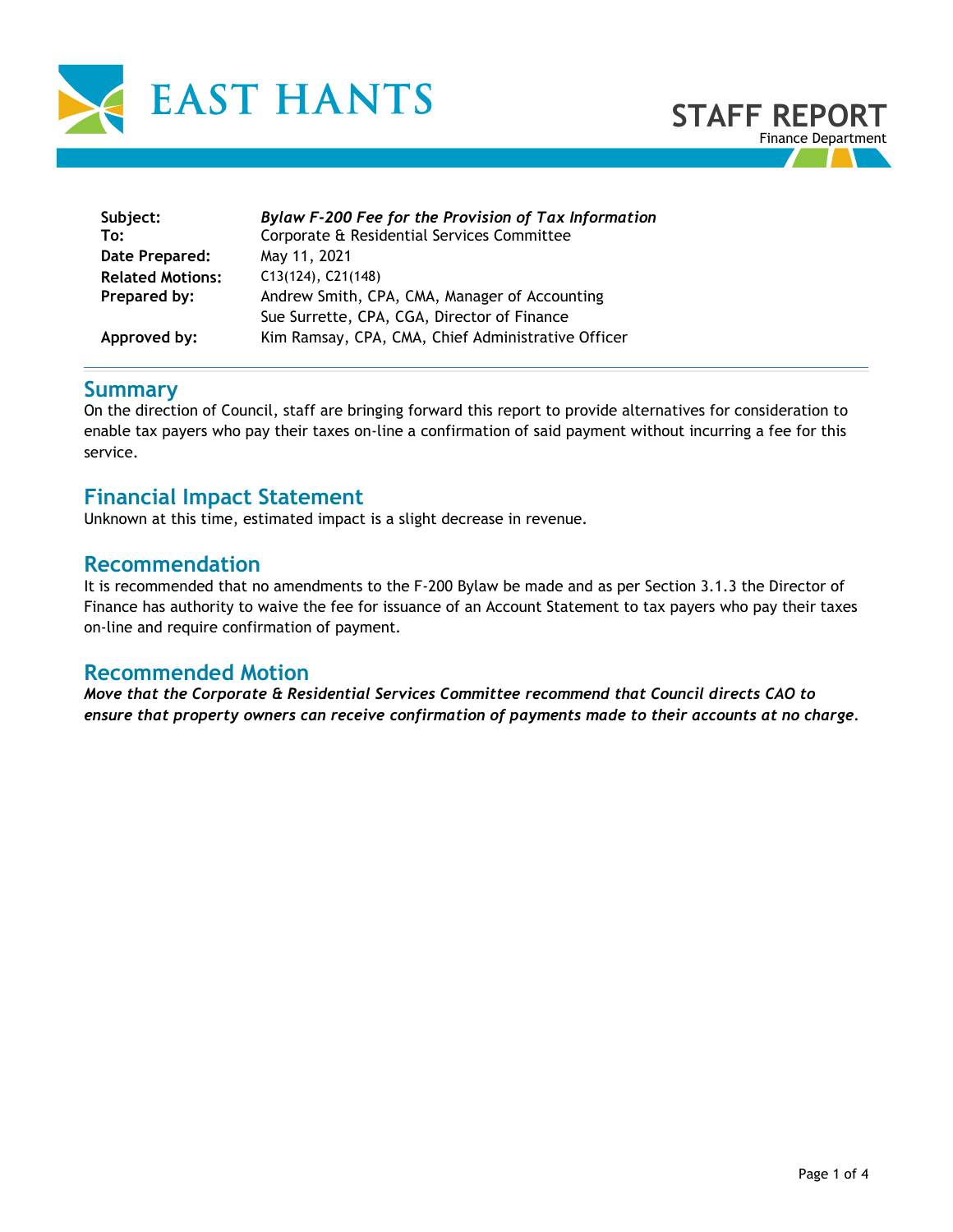# **Background**

The Municipality of East Hants issues certified tax information in accordance with Section 132 of the Municipal Government Act. The Municipality, under the authority of Bylaw F-200, also issues tax information that is not certified, to owners and their agents. This information is provided at a lesser fee.

### TAX CERTIFICATES

The Municipality of East Hants issues certified tax information in accordance with Section 132 of the Municipal Government Act. The fee for this information is \$60. The MGA requires a tax certificate to disclose:

- a) the current taxes on the property;
- b) the total taxes due by the owner to the municipality with respect to the property;
- c) any sums due from an owner of property for work done on the property by the municipality, the engineer, the administrator or any other authorized person, the cost of which forms a lien on the property;
- d) whether a change-in-use tax will be incurred if the use of the land is changed.

Where a tax certificate binds the Municipality, meaning if we do not disclose a lien on the tax certificate, we are not able to later collect on it, we have sound controls in place to prevent non-disclosure of potential or current liens on the property. This form is generated from the SAP financial system, reviewed by the Manager of Accounting and is signed by, or on behalf of, the Treasurer.

This service generated approximately \$44,000 of revenue in 2020.

### TAX INFORMATION

The Municipality began formally responding to requests for uncertified Tax Information in 2000. This was done in an attempt to recover the cost of lawyers, real estate agents, mortgage brokers, etc. calling the Municipality requesting information and not paying for the time it took to pull that information together. The initial charge was \$25 and had increased to \$40 by 2007; the service quickly took root and soon became a more popular mechanism to receive information than the tax certificate. These charges were administered under the former Bylaw 3.

Past practice was to prepare a tax information form manually and the information was not certified. This information was the same level as if someone called and verbally inquired on an account status. The information was not verified by a second staff person and over the years there were tax information forms that did not disclose all relevant information on the account, i.e. a local improvement loan that exists. Although the information is not certified, this reflects poorly on the Municipality.

As there was significant burden in generating these forms, and the usefulness of the information was provided was limited, these forms were replaced with simplified Account Statements that are system generated. The Accountant Statements have a fee of \$10 and provide the requestor the amount of tax charged, the payments received, and their outstanding balance for the period of time requested. Typically, requests are received for the current, or previous tax year.

The Account Statement service generated approximately \$4,000 in revenue for 2020.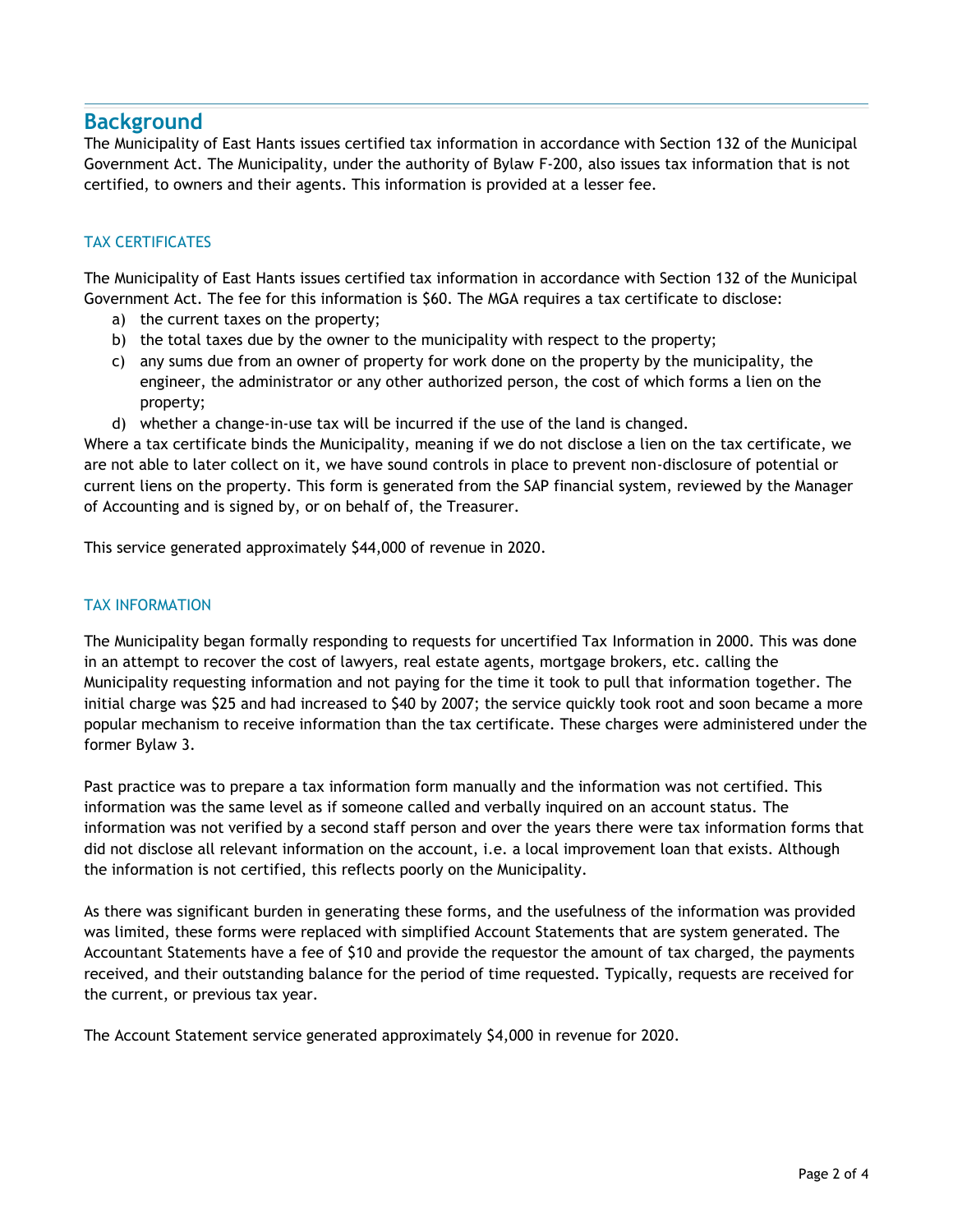#### MORTGAGE COMPANY CHARGE

The same bylaw, Bylaw F-200, lays out the cost to mortgage companies for the management of mortgage company files to facilitate the payment of the taxes collected from their mortgage clients. The fee for each account is \$10 per bill (implemented in 2002 at \$6/bill and changed in 2007 to \$10), which equals \$20 per year, per account. This gives full access by the mortgage company to the two bills and any subsequent information throughout the year that may be required.

This fee generated approximately \$67,000 per year in revenue in 2020.

### BILL REPRINT CHARGE

The SAP financial system has the ability to reprint tax and water bills. Effective April 1, 2010, the UARB approved a fee of \$10 per reprint for water bills. Council approved a fee in 2013 for tax bill reprints or statements. A reprint of a tax bill is often all that is needed for real estate listings, if a balance on the account is needed the requestor would look for an account statement, showing the current balance and related payments (for a landlord for income tax purposes). Neither would show current or potential future liens. This is a service we offer to our tax payers at a reasonable cost. For some it is a more economical way to get the written account information that they or their agents (bank, legal or otherwise) require without the formality of a request for tax certificate. It also takes much less staff time to generate and distribute. There are certain circumstances where staff do reprint bills for customers when required to do so for account management (i.e. did not receive the original bill). Where most tax payer receives two paper bills each year, it is reasonable to charge for reprints of bills or statements of the account; the charge would be the same as water at \$10/reprint. Mortgage linked accounts, which represent approximately 20% of all tax accounts, do not receive a paper copy of their interim bill.

The system by which we communicate with the legal/real estate world is also due for a re-engineering of the process by which people request tax information. The current system entails lawyers faxing cheques as proof of payment or charging to the accounts receivable account. Monthly reconciliation are required for those that use our Accounts Receivable service. As part of the on-line services project, we will be asking to have the request for information/certificate/reprint automated through a web site solution. Staff are currently investigating the most efficient process for the client and the Municipality.

# **Discussion**

Section 3.1 of Bylaw F-200 outlines the \$10.00 fee associated with Tax Information Requests. This fee is in place to offset the staff time, postage, and other sundry expenses associated with producing these requests. Section 3.1.3 of the same Bylaw provides the Director of Finance with the authority to waive the \$10 fee for Tax Information requests at their discretion. Where there is a provision for the fee to be waived already, staff are not recommending an amendment to the Bylaw. Amendments to the Tax and Water Collection Administrative Policy (Policy administered by the CAO that outlines operational directives for staff in alignment with the Tax and Water Collection Council Policy) can be updated to clarify in which scenarios the Director of Finance would typically waive the fee.

As per motion C21(148), it was requested for staff to bring forward a report outlining options to enable a receipt for tax payments that are made online without a cost to tax payers. Staff are unable to generate receipts for payments not received directly at our office such as payments made through online banking. The alternative would be to provide these customers with an Account Statement at no cost, that reflects the taxes